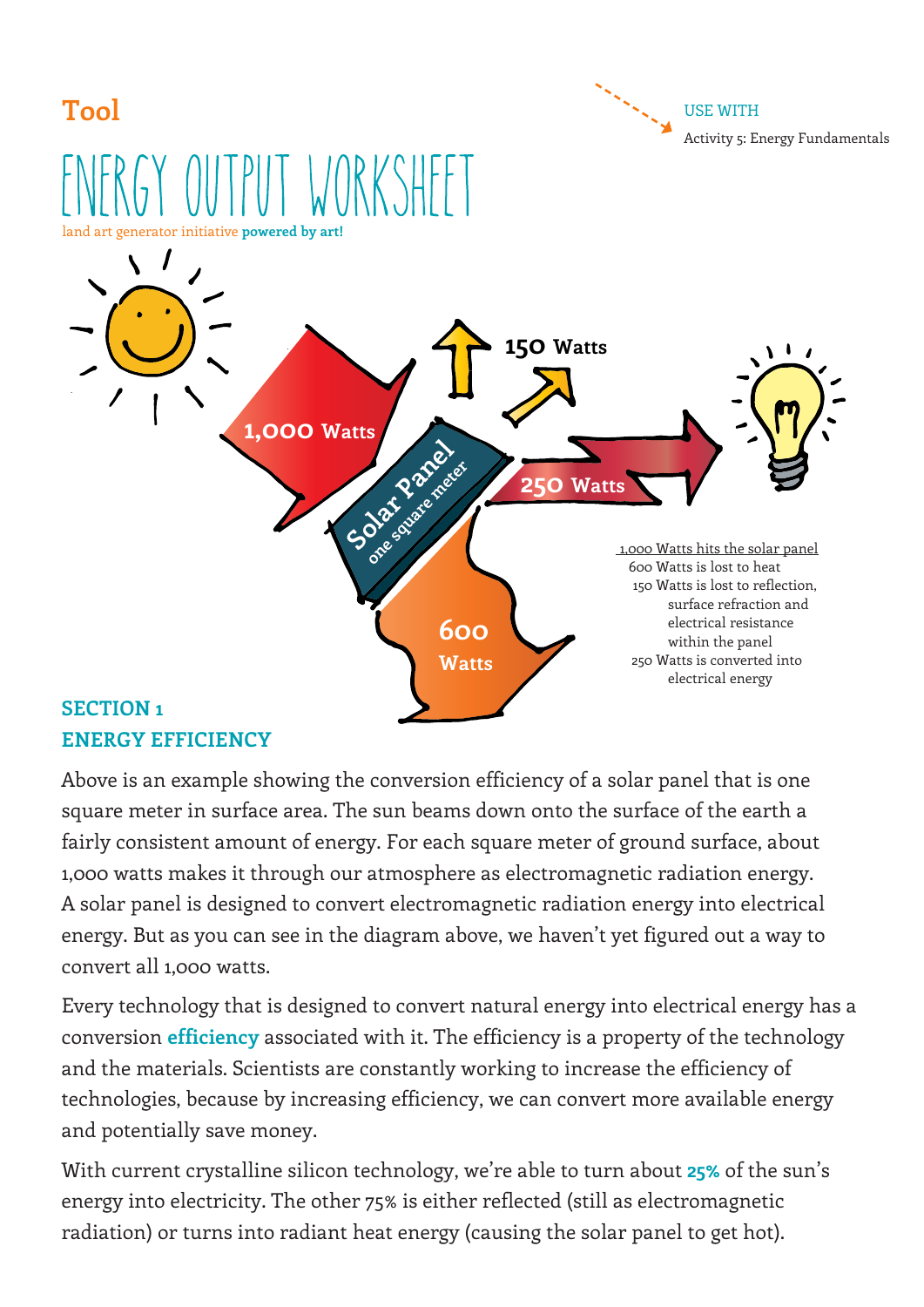

**This kind of solar cell is 25% efficient.**

**It's called monocrystalline silicon.**

**1000 Watts x 25% Efficiency = 250 Watts Peak Capacity (250 Wp) available solar power electrical power**

## **DIFFERENT TECHNOLOGIES HAVE DIFFERENT EFFICIENCIES**

There are other kinds of solar cells that have greater efficiencies, but Single Crystal (or monocrystalline) Silicon (Si) is one of the more commonly used because it is not super expensive and it has a pretty good efficiency. Some solar technologies have efficiencies of up to 42% but they are very expensive. Others are less expensive than monocrystalline silicon, but only have a 10%–15% conversion efficiency.

# RECAP QUESTIONS

## **1.**

What happens when sunlight (electromagnetic radiation) hits the surface of a solar panel? Is all of the energy converted into electricity?

#### **2.**

If a solar panel has a 20% energy conversion efficiency and it is exposed to 800 watts of solar energy, how many watts are actually converted into electricity?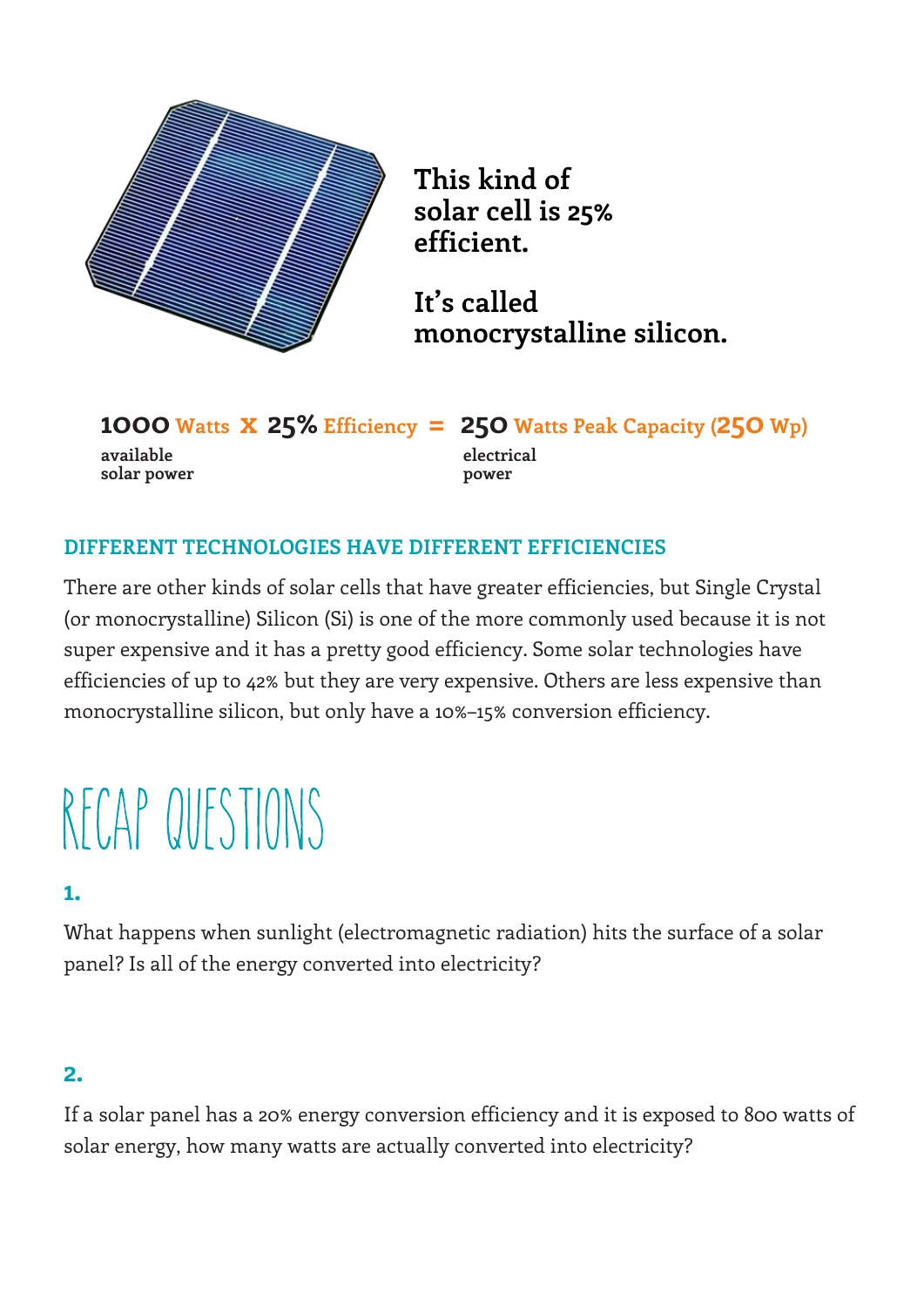

## **SECTION 2: PEAK CAPACITY**

**Peak Capacity = Wp**

Every day we eat food that contains chemical energy. We measure this energy in calories or joules. Our bodies are about as efficient at converting that food energy into moving (kinetic) energy as a solar panel is at converting the sun into electricity (your body is about 18%–26% efficient).

A Watt can be defined as the amount of power equal to one joule of energy per second. In order to produce 100 Watts of power in the world (whether you are pushing a bike pedal or running forward), you may need to spend about 400 Watts of power in your body. You could do this by burning 400 joules in one second. There are 4186 joules in a nutritional calorie so if you kept that power level up for one hour you would burn about 344 calories and you would generate 100 Watt-hours (Wh) of energy.

If you look on the back of any solar panel you will find a number there listed as  $P_{\text{max}}$ or Maximum Power. This is referred to as the Peak Capacity of the solar panel and can also be written as Wp (Watts peak output).

This is a "performance rating" and it tells us how much power we can expect out of this solar panel under **ideal** weather conditions. Ideal conditions are when we can expect all 1,000 watts of the sun's electromagnetic radiation to reach each square meter of the earth's surface.

But we all know that sometimes it is very cloudy or raining, or what about night time? And some places (northern latitudes) never get 1,000 watts even on their best day. They may only get 800 watts, or even less.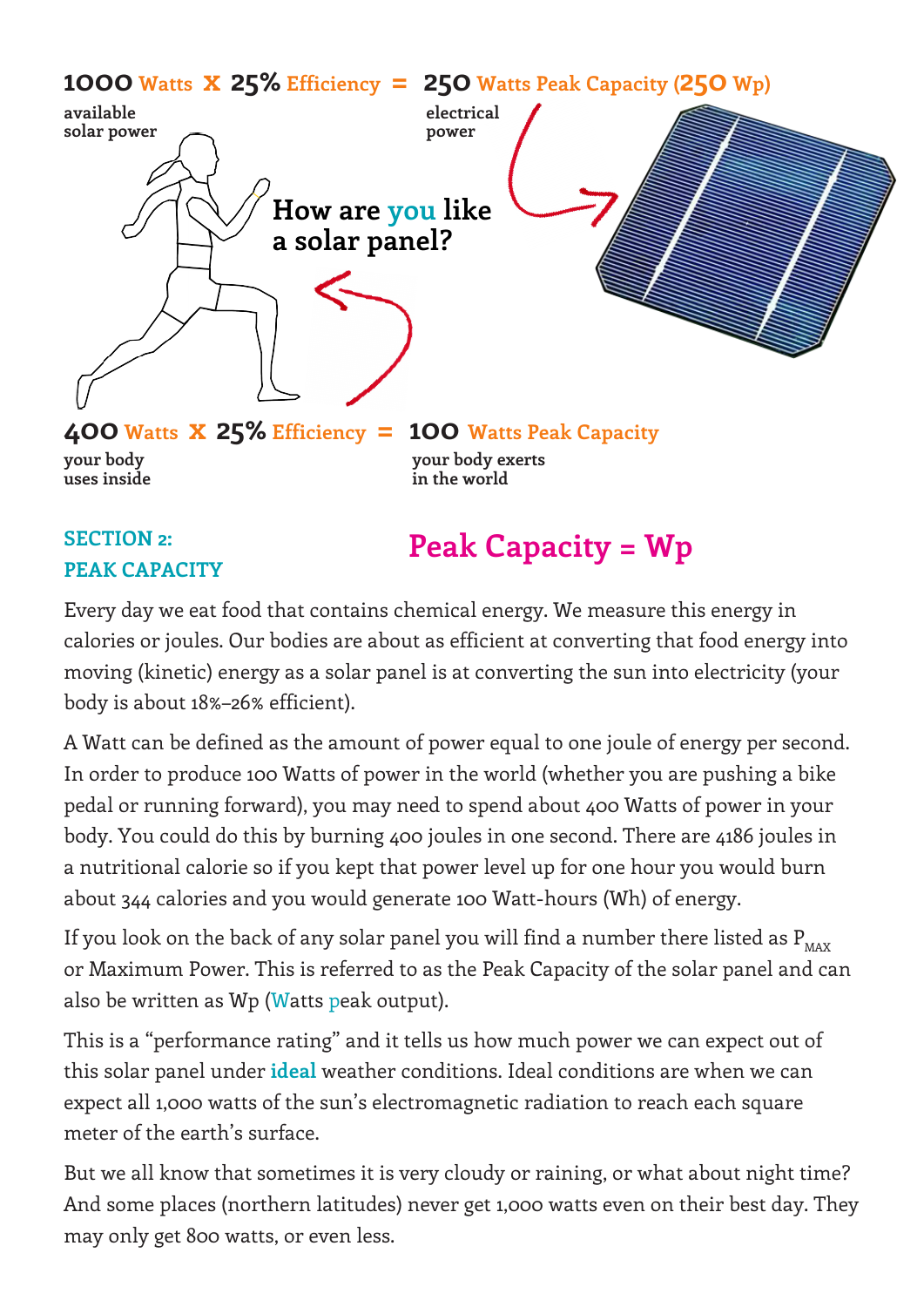

This is a chart that shows the energy production of our 250 Wp solar panel throughout the year. Every night the production drops down to zero. Some days in the summer it peaks up closer to the peak capacity. Other days it's cloudy.

## **SECTION 3: CAPACITY FACTOR**

So how can we estimate how much electricity will ACTUALLY be generated by our 25% efficient solar panel over the course of an entire year? It's a year full of rainy days and dark nights, along with hopefully its fair share of sunny days.

This is where **Capacity Factor** comes in. Every energy technology (both renewable and nonrenewable) has a capacity factor. It tells you how close to the nameplate capacity the solar panel will be working on average over the course of the entire year.

To use our solar panel example: Sometimes (at noon on a clear summer day) the power it generates will be getting close the same as its peak capacity. Sometimes (at night) the power it generates will be zero. In between those two extremes there will also be twilight and dusk, and there will be cloudy days throughout the year.

There are 8,760 hours in a year (365 days x 24 hours). If our 25% efficient solar panel (250 Wp nameplate) could operate at its peak capacity the entire year, it would generate 2,190,000 Wh or 2,190 kWh of electricity (8,760 x 250). We know that's not going to happen. Instead, we can use a capacity factor of 18% and estimate that it will generate 394,200 Wh or 394 kWh (8,760 x 250 x 0.18). You would need about twenty of these panels to power your house if it consumes 8 MWh (8,000 kWh) per year.

Capacity factors for solar vary by geographic region (based on weather patterns and latitude) and typically are between 15 – 22%.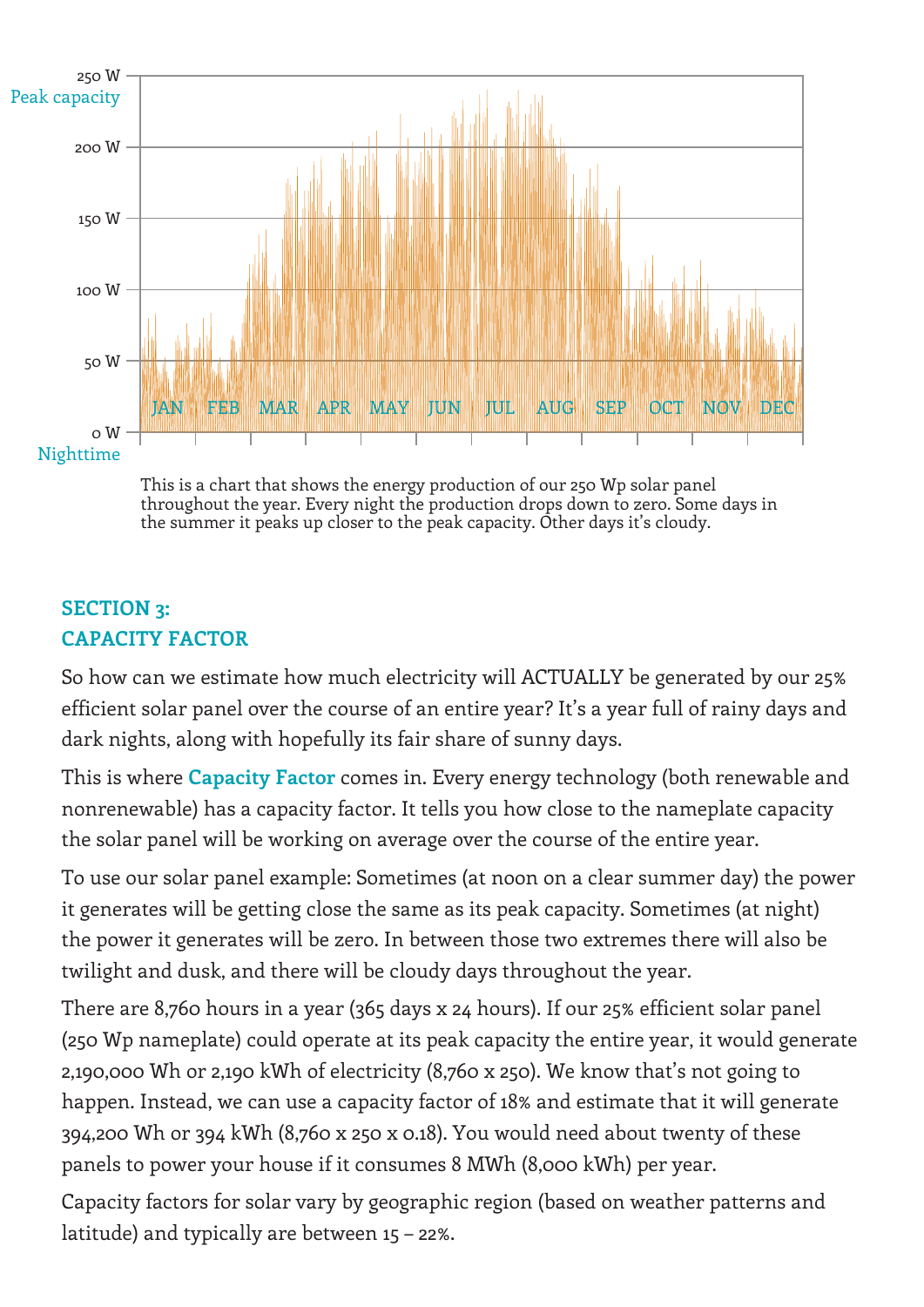# **Questions**

## **1.**

An array of 100 solar panels is properly installed in Somerset where the capacity factor for that kind of solar panel is 18%. Each of the solar panels in the array has a nameplate capacity of 200 Wp. How much electricity in kWh can you expect the solar panels to generate in a typical year?

## **2.**

A 50 kW wind turbine is installed in Cornwall. A study of the wind conditions at that location has determined that a 35% capacity factor is to be expected. How many kWh will the wind turbine produce each year?

## **3.**

500 wave energy generating devices with a nameplate capacity of 5 kWp are installed off the coast of Rhode Island. The weather conditions in those coastal waters lead to a capacity factor for wave energy of 30%. How many MWh of electricity will be produced in an average year by this wave energy installation?

## **4.**

Concentrated solar power (CSP) plants convert the sun's energy into electricity via steam turbines that use heat energy. They can have very high capacity factors because they are able to store thermal energy even after the sun goes down. A 100 MW CSP plant recently installed in Arizona has a capacity factor of 65%. How much electricity in MWh does this new power plant make in a year?

## **Answers**

#### **1.**

|               | 100 panels |
|---------------|------------|
| <b>BARTIT</b> |            |

- x **200** Wp
- x **8,760** hours/year
- x 0**.18** capacity factor

## = **31,536,000** Wh or **31,536** kWh

(bonus question: how many homes that use 8 MWh/year does this power?)

## **2.**

|   | <b>1</b> turbine        |
|---|-------------------------|
| x | $50 \text{ kW}$         |
| X | <b>8,760</b> hours/year |
| x | 0.35 capacity factor    |

= **153,300** kWh

## **3.**

|             | <b>500</b> wave energy devices |
|-------------|--------------------------------|
| X           | $5 \,\mathrm{kWp}$             |
| $\mathbf x$ | $8,760$ hours/year             |
| X           | <b>0.30</b> capacity factor    |
|             |                                |

## = **6,570,000** kWh or **6,570** MWh

## **4.**

| <b>1</b> CSP plant |  |
|--------------------|--|
|--------------------|--|

- x **100** MWp
- x **8,760** hours/year
- x 0**.65** capacity factor

## = **569,400** MWh

(bonus question: how many homes that use 8 MWh/year does this power?)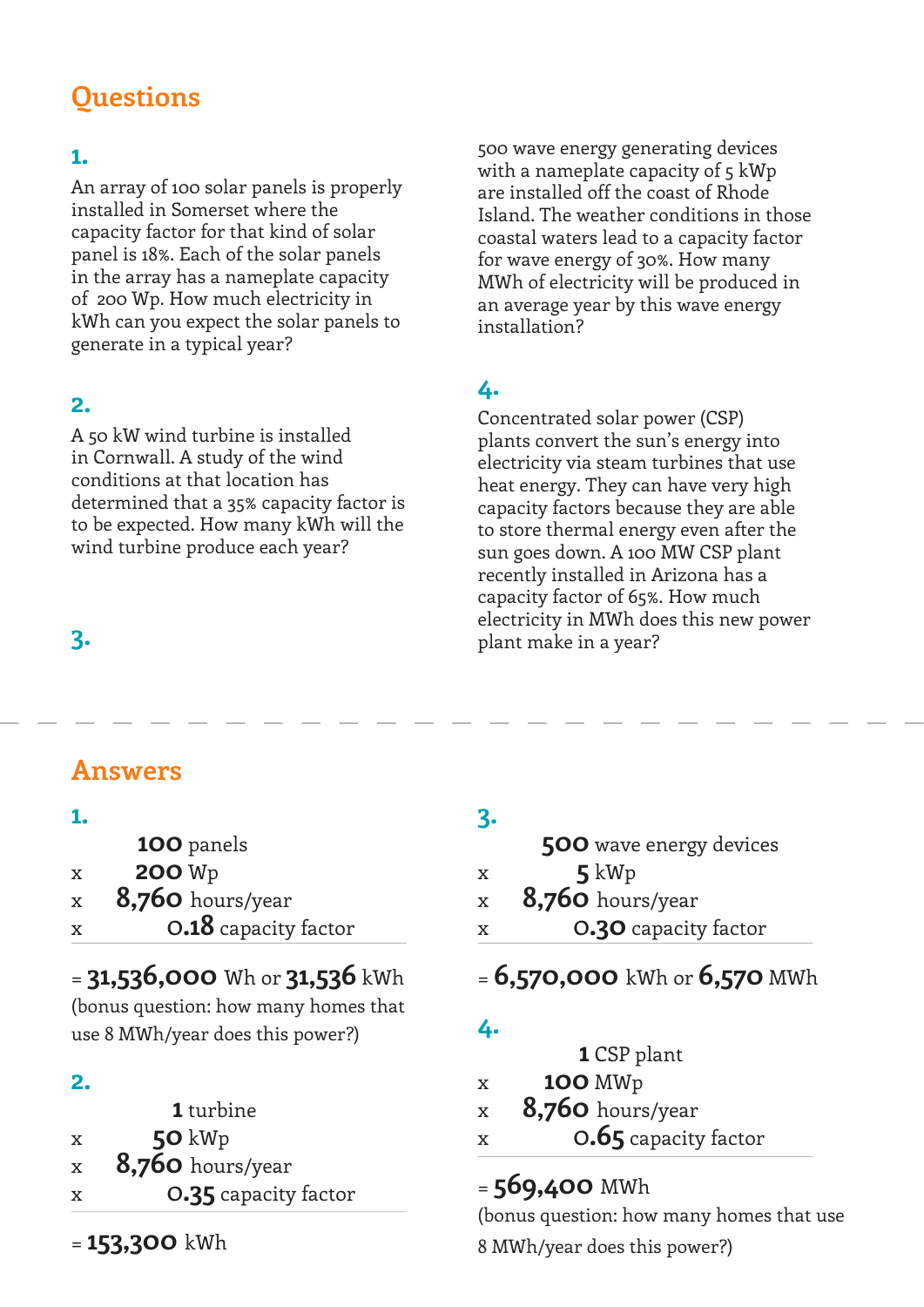

## **Answers to Art + Energy Flash Card Questions**

**1. BEYOND THE WAVE**

**4. FRESH HILLS**

Activity 5: Energy Fundamentals and the Art + Energy Flash Cards

**2. LIGHT SANCTUARY**

#### **5. HELIOFIELD**

**3. WINDNEST**

**6. TRANSPIRE**